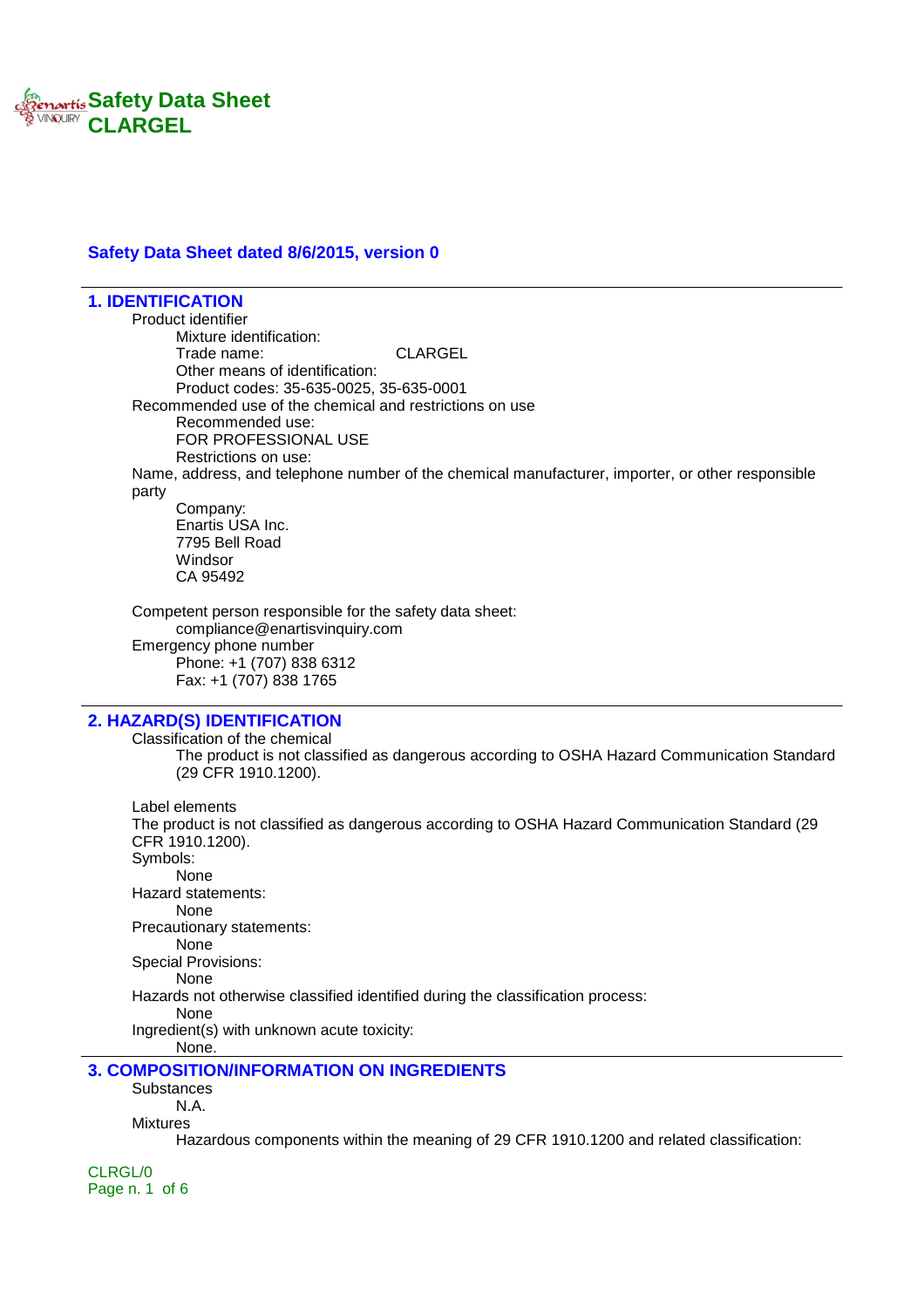

None.

| <b>4. FIRST-AID MEASURES</b>                       |                                                                                               |
|----------------------------------------------------|-----------------------------------------------------------------------------------------------|
| Description of necessary measures                  |                                                                                               |
| In case of skin contact:                           |                                                                                               |
| Wash with plenty of water and soap.                |                                                                                               |
| In case of eyes contact:                           |                                                                                               |
|                                                    | In case of contact with eyes, rinse immediately with plenty of water and seek medical advice. |
| In case of Ingestion:                              |                                                                                               |
|                                                    | Do not under any circumstances induce vomiting.  OBTAIN A MEDICAL EXAMINATION                 |
| IMMEDIATELY.                                       |                                                                                               |
| In case of Inhalation:                             |                                                                                               |
|                                                    | Remove casualty to fresh air and keep warm and at rest.                                       |
| Most important symptoms/effects, acute and delayed |                                                                                               |
| None                                               |                                                                                               |
|                                                    | Indication of immediate medical attention and special treatment needed                        |
| Treatment:                                         |                                                                                               |
| None                                               |                                                                                               |
| <b>5. FIRE-FIGHTING MEASURES</b>                   |                                                                                               |
| Suitable extinguishing media:                      |                                                                                               |
| Water.                                             |                                                                                               |
| Carbon dioxide (CO2).                              |                                                                                               |
| Unsuitable extinguishing media:                    |                                                                                               |
| None in particular.                                |                                                                                               |
| Specific hazards arising from the chemical         |                                                                                               |
| Do not inhale explosion and combustion gases.      |                                                                                               |
| Hazardous combustion products:                     |                                                                                               |
| <b>None</b>                                        |                                                                                               |
| Explosive properties:                              | N.A.                                                                                          |
| Oxidizing properties:                              | N.A.                                                                                          |

Special protective equipment and precautions for fire-fighters

Use suitable breathing apparatus .

Collect contaminated fire extinguishing water separately. This must not be discharged into drains.

Move undamaged containers from immediate hazard area if it can be done safely.

## **6. ACCIDENTAL RELEASE MEASURES**

Personal precautions, protective equipment, and emergency procedures Wear personal protection equipment. Remove all sources of ignition. Wear breathing apparatus if exposed to vapours/dusts/aerosols. Provide adequate ventilation. Remove persons to safety. Use appropriate respiratory protection. See protective measures under point 7 and 8. Methods and materials for containment and cleaning up Wash with plenty of water.

# **7. HANDLING AND STORAGE**

Precautions for safe handling

Avoid contact with skin and eyes, inhalation of vapours and mists. Do not use on extensive surface areas in premises where there are occupants. Do not eat or drink while working. See also section 8 for recommended protective equipment.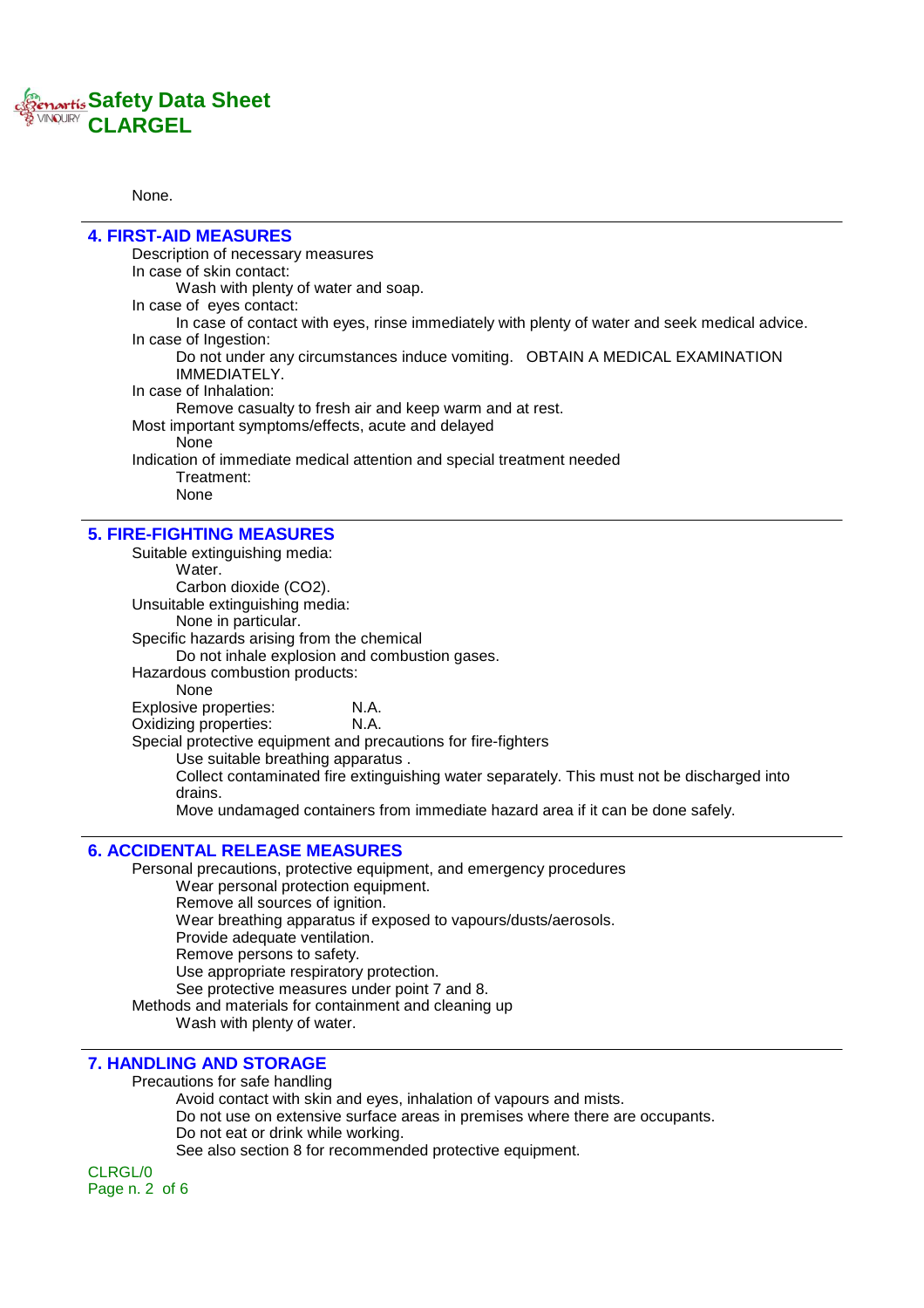

Conditions for safe storage, including any incompatibilities Keep away from food, drink and feed. Incompatible materials: None in particular. Instructions as regards storage premises: Adequately ventilated premises. Storage temperature: Store at ambient temperature.

## **8. EXPOSURE CONTROLS/PERSONAL PROTECTION**

Control parameters No occupational exposure limit available Appropriate engineering controls: None Individual protection measures Eye protection: Not needed for normal use. Anyway, operate according good working practices. Protection for skin: No special precaution must be adopted for normal use. Protection for hands: Not needed for normal use. Respiratory protection: Not needed for normal use. Thermal Hazards: None

# **9. PHYSICAL AND CHEMICAL PROPERTIES**

| Appearance and colour:<br>Liquid              |                |      |  |
|-----------------------------------------------|----------------|------|--|
| Odour:                                        | Characteristic |      |  |
| Odour threshold:                              | N.A.           |      |  |
| pH:                                           | ± 4.5          |      |  |
| Melting point / freezing point:               | N.A.           |      |  |
| Initial boiling point and boiling range:      |                | N.A. |  |
| Solid/gas flammability:                       | N.A.           |      |  |
| Upper/lower flammability or explosive limits: |                | N.A. |  |
| Vapour density:                               | N.A.           |      |  |
| Flash point:                                  | N.A. °F        |      |  |
| Evaporation rate:                             | N.A.           |      |  |
| Vapour pressure:                              | N.A.           |      |  |
| Relative density:                             | N.A.           |      |  |
| Solubility in water:                          | 100%           |      |  |
| Solubility in oil:                            | N.A.           |      |  |
| Partition coefficient (n-octanol/water):      |                | N.A. |  |
| Auto-ignition temperature:                    | N.A.           |      |  |
| Decomposition temperature:                    | N.A.           |      |  |
| Viscosity:                                    | N.A.           |      |  |
| Miscibility:                                  | N.A.           |      |  |
| Fat Solubility:                               | N.A.           |      |  |
| Conductivity:                                 | N.A.           |      |  |
| Substance Groups relevant properties          |                | N.A. |  |

#### **10. STABILITY AND REACTIVITY**

**Reactivity** Stable under normal conditions Chemical stability Stable under normal conditions

CLRGL/0 Page n. 3 of 6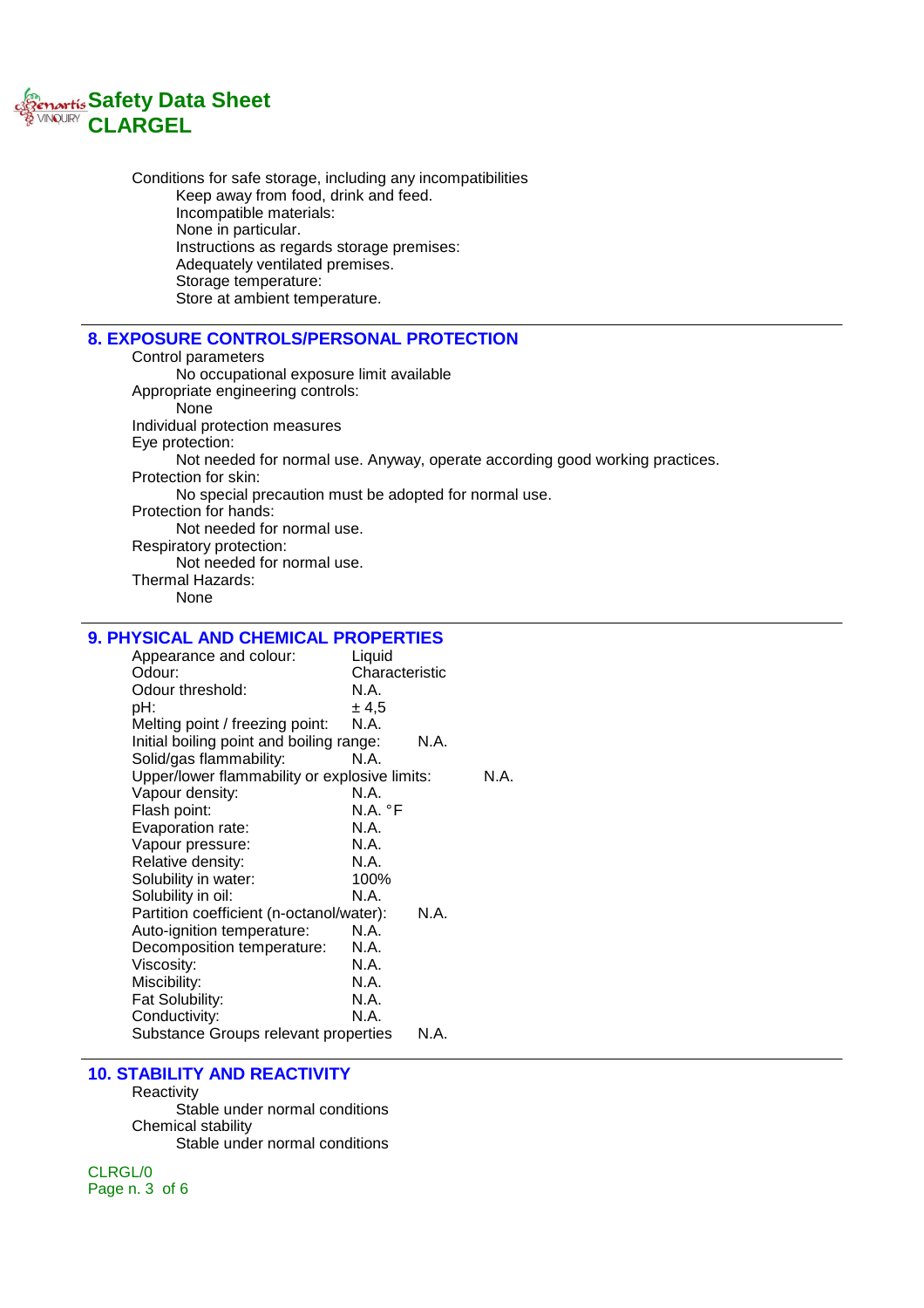

Possibility of hazardous reactions None Conditions to avoid Stable under normal conditions. Incompatible materials None in particular. Hazardous decomposition products None.

### **11. TOXICOLOGICAL INFORMATION**

Information on toxicological effects Toxicological information of the mixture: N.A. Toxicological information of the main substances found in the mixture: N.A. Substance(s) listed on the NTP report on Carcinogens: None. Substance(s) listed on the IARC Monographs: None. Substance(s) listed as OSHA Carcinogen(s): None. Substance(s) listed as NIOSH Carcinogen(s): None.

# **12. ECOLOGICAL INFORMATION**

#### **Ecotoxicity**

Adopt good working practices, so that the product is not released into the environment.

N.A. Persistence and degradability N.A. Bioaccumulative potential N.A. Mobility in soil N.A. Other adverse effects None

### **13. DISPOSAL CONSIDERATIONS**

Waste treatment and disposal methods Recover if possible. In so doing, comply with the local and national regulations currently in force.

# **14. TRANSPORT INFORMATION**

UN number Not classified as dangerous in the meaning of transport regulations. UN proper shipping name N.A. Transport hazard class(es) N.A. Packing group N.A. Environmental hazards N.A. Transport in bulk (according to Annex II of MARPOL 73/78 and the IBC Code) N.A. Special precautions N.A. CLRGL/0 Page n. 4 of 6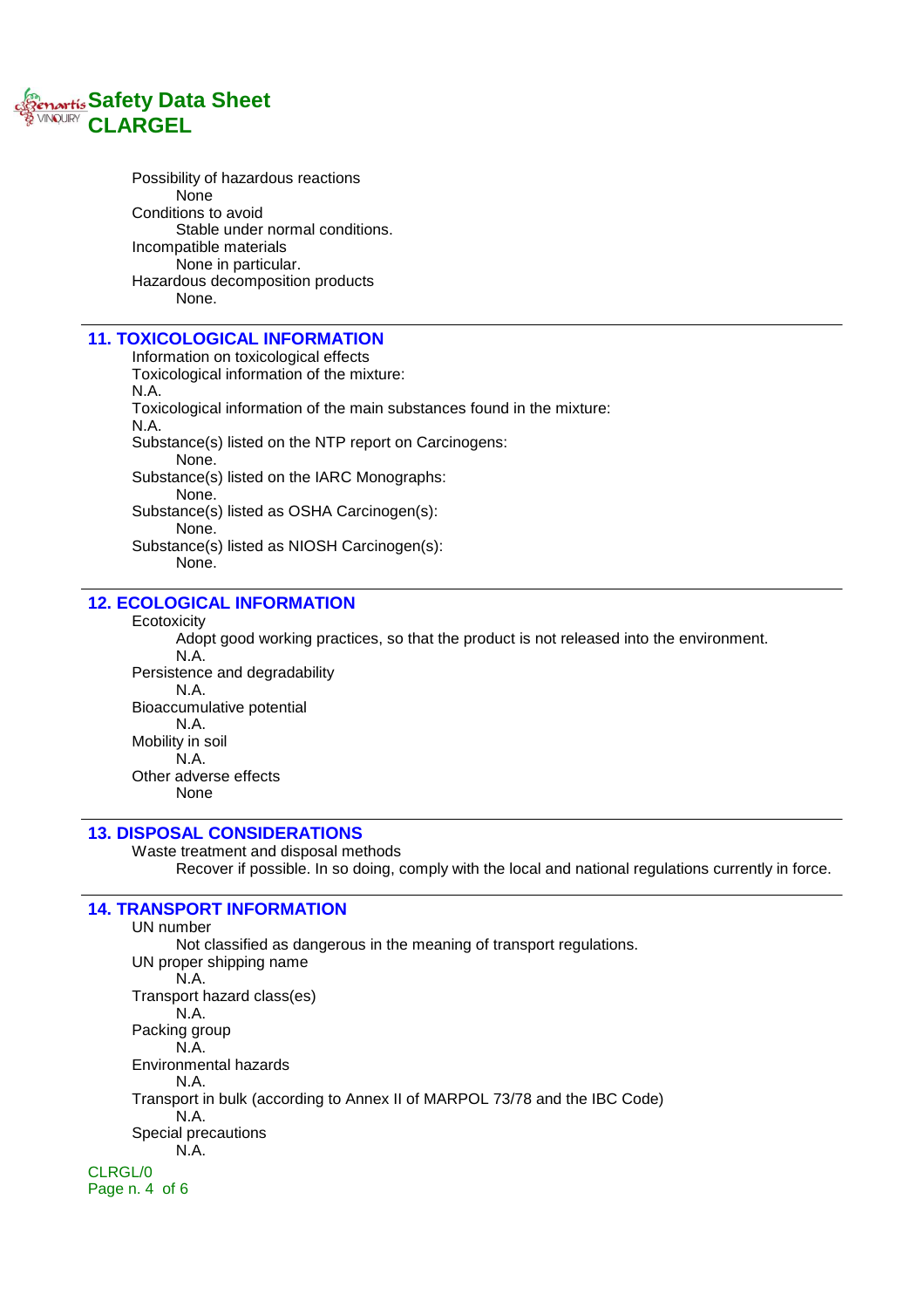# **Safety Data Sheet CLARGEL**

| <b>15. REGULATORY INFORMATION</b>                                              |
|--------------------------------------------------------------------------------|
| USA - Federal regulations                                                      |
| <b>TSCA - Toxic Substances Control Act</b>                                     |
| TSCA inventory: all the components are listed on the TSCA inventory.           |
| <b>TSCA listed substances:</b>                                                 |
| None.                                                                          |
| SARA - Superfund Amendments and Reauthorization Act                            |
| Section 302 – Extremely Hazardous Substances: no substances listed.            |
| Section 304 - Hazardous substances: no substances listed.                      |
| Section 313 – Toxic chemical list: no substances listed.                       |
| CERCLA - Comprehensive Environmental Response, Compensation, and Liability Act |
| No substances listed.                                                          |
| CAA - Clean Air Act                                                            |
| <b>CAA listed substances:</b>                                                  |
| None.                                                                          |
| <b>CWA - Clean Water Act</b>                                                   |
| CWA listed substances:                                                         |
| None.                                                                          |
| USA - State specific regulations                                               |
| California Proposition 65                                                      |
| Substance(s) listed under California Proposition 65:                           |
| None.                                                                          |
| Massachusetts Right to know                                                    |
| Substance(s) listed under Massachusetts Right to know:                         |
| No substances listed.                                                          |
| New Jersey Right to know                                                       |
| Substance(s) listed under New Jersey Right to know:                            |
| No substances listed.                                                          |
| Pennsylvania Right to know                                                     |
| Substance(s) listed under Pennsylvania Right to know:                          |
| No substances listed.                                                          |
|                                                                                |

# **16. OTHER INFORMATION**

Safety Data Sheet dated 8/6/2015, version 0 Disclaimer: The information contained herein is based on our state of knowledge at the above-specified date. It refers solely to the product indicated and constitutes no guarantee of particular quality. The information relates only to the specific material and may not be valid for such material used in combination with any other material or in any process.

This Safety Data Sheet cancels and replaces any preceding release.

| ADR:            | European Agreement concerning the International Carriage of                |
|-----------------|----------------------------------------------------------------------------|
|                 | Dangerous Goods by Road.                                                   |
| CAS:            | Chemical Abstracts Service (division of the American Chemical<br>Society). |
|                 |                                                                            |
| CLP:            | Classification, Labeling, Packaging.                                       |
| DNEL:           | Derived No Effect Level.                                                   |
| EINECS:         | European Inventory of Existing Commercial Chemical Substances.             |
| GHS:            | Globally Harmonized System of Classification and Labeling of               |
|                 | Chemicals.                                                                 |
| HMIS:           | Hazardous Materials Identification System                                  |
| IARC:           | International Agency for Research on Cancer                                |
| IATA:           | International Air Transport Association.                                   |
| CLRGL/0         |                                                                            |
| Page $n.5$ of 6 |                                                                            |
|                 |                                                                            |